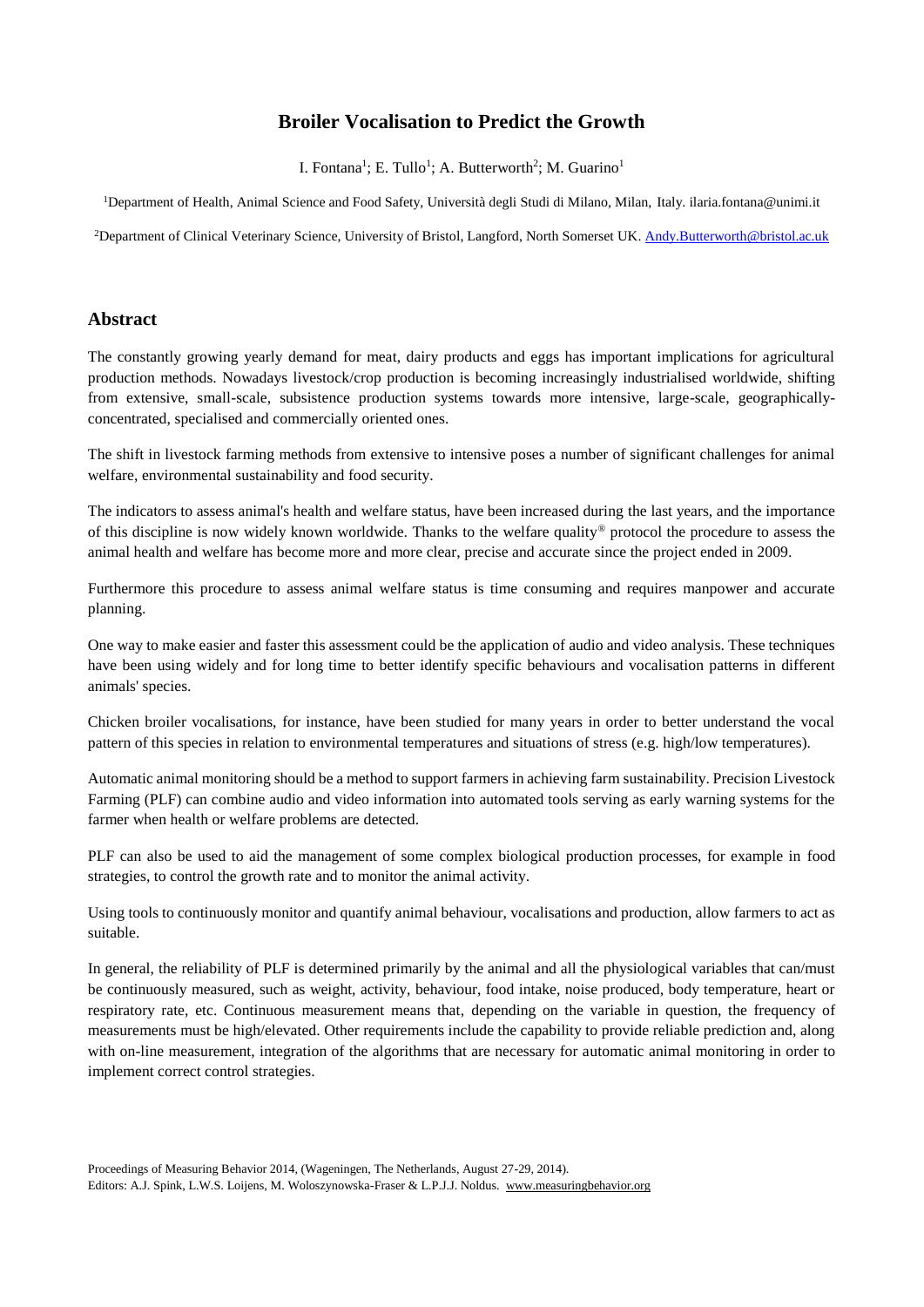Through the application of process engineering, Precision Livestock Farming (PLF) can combine audio and video information into on-line automated tools that can be used to control, monitor and model the behaviour, the health and production of animals and their biological response.

One of the objectives of PLF is to develop on-line tools for monitoring farm animals continuously and automatically during their life. the objective is to measure criteria calculated on-line from collected data without imposing additional stress to the animals. Besides on-line automatic monitoring, Precision Livestock Farming (PLF) also offers possibilities in automated control for supporting the management of such complex biological production processes.

The aim of this study was to record and analyse broiler vocalisations under normal farm conditions, to identify the relation between animal sounds and growth trend.

Recordings were made at regular intervals, during the entire life of birds, in order to evaluate the variation of frequency and bandwidth of the sounds emitted for the whole cycle of production.

The final goal of this study wants to be the development of an automated growth monitoring tool.

Two experimental trials were carried out in an indoor reared broiler farm, with 27940 chicken broilers inside; the entire audio recording procedures lasted for 38 days. The recordings were made at regular intervals from day 1 to day 38 and it was also kept the same position of the equipment, during each period of data collection, in to the broiler house.

Animal sounds were recorded for 1 continuous hour using 2 different microphones during each experimental session from day 1 to day 38. The first microphone has been placed above pan feeders, at an average height of 40 cm from the animals, in order to record individual and localised small group sounds. The second one was placed above the drinkers , at an average height of 40 cm in order to record sounds coming from that area.

Once a week, 50 birds were selected at random and their weight recorded in order to follow the growth trend in the birds.

These specific recording procedures were realised in a completely automated, non-invasive and non-intrusive way and especially without disturbing the animals in to the shed.

Sound recordings were manually analyzed and labelled using a sound analysis software: Adobe Audition CS6. Every one hour long recorded digital file was cut in shorter files of 10 minutes duration in order to make the sound analysis easier. Sound labelling involved the extraction and classification of both individual animal sounds and sounds coming from the whole flock on the basis of the amplitude or frequency of the sound signal in audio files recorded at farm level.

Analysing the sounds recorded, it was possible to find a significant correlation  $(P< 0.001)$  between the frequencies of the vocalisations recorded and the weight of the broilers, during the different experimental trials.

The results explained how the frequency of the sounds emitted by the animals, were inversely proportional to the age and the weight of the broilers; specifically the more they grow, the lower the frequency of the sounds emitted by the animals is.

This preliminary study shows how this method based on the identification of specific frequencies of the sounds emitted by the animals, in an indoor reared broiler farm, linked to their age and weight, could be able to be used as an early warning method/system to evaluate the health and welfare status of the animals at farm level.

### **Introduction**

The constantly growing yearly demand for meat, dairy products and eggs has important implications for agricultural production methods. Nowadays livestock/crop production is becoming increasingly industrialised worldwide, shifting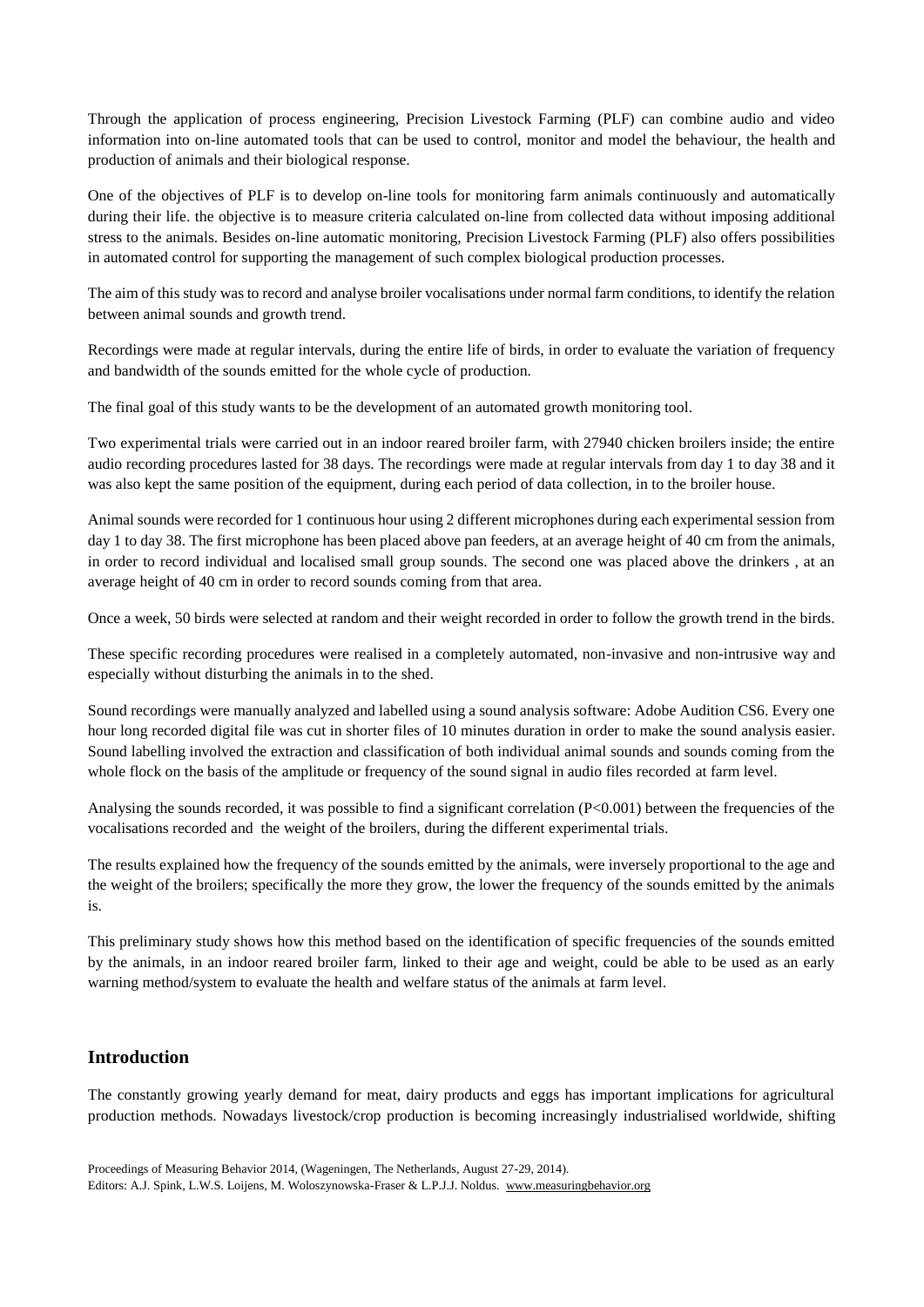from extensive, small-scale, subsistence production systems towards more intensive, large-scale, geographicallyconcentrated, specialised and commercially oriented ones [18].

Nowadays more than 40 billion chickens are produced annually all over the world by highly specialised industries. Broilers are the fastest-growing farmed species hatched and reared under intensive farm condition in flocks of about 10,000-30,000 birds [20, 5]. Chicken performance is influenced by ambient temperature, relative humidity, air quality and air ventilation speed, thus adequate ventilation is required. Growth, performance, health and welfare depend on proper management and for this reason poultry has attracted greater levels of animal welfare concern than any other farm animal [16].

The shift in livestock farming methods from extensive to intensive poses a number of significant challenges for animal welfare, environmental sustainability and food security [17].

The number of available indicators which can be used to assess animal's health and welfare status, have been increased during recent years, and the importance of animal welfare assessment science as a discipline is now recognised worldwide.

Thanks to the Welfare Quality® protocol, a procedure to assess the animal health and welfare has become more widely applied since the project ended in 2009.

However, assessor based procedures to assess animal welfare status are time consuming and require manpower and accurate planning. One possible way to make animal welfare assessment easier and faster could be the application of audio and video analysis. Animals use vocalisations to express different inner states provoked either internally or by external events, and also to reveal some of their behavioural needs. It is reasonably easy and feasible to record animals' vocalisation, and for these reasons vocalisations should be considered as a potential indicator of animal health and welfare [13]. Bioacoustics is the study of acoustic characteristics and biological significance of sounds emitted by living organisms [16] it is a cross-disciplinary science which investigates sound production, dispersion and reception in biological organisms [9] to evaluate conditions such as stress and welfare through, for example, calls and vocalisations [7, 18].

These techniques have been used widely to better identify specific behaviours and vocalisation patterns in different animals' species. For instance chicken broiler vocalisations have been studied [14] in order to better understand the vocal pattern of this species in relation to environmental temperatures and situations of stress (e.g. high/low temperatures).

As reported by [12] animal vocalisations can be a useful tool to assess animal comfort, being a precise and objective technology. The non-invasive nature of the equipment means that it can be used for long-term monitoring of animals without disturbing them [3].

### **Precision Livestock Farming (PLF)**

Automatic animal monitoring could potentially be used to support farmers in achieving farm sustainability. Precision Livestock Farming (PLF) can combine audio and video information into automated tools serving as early warning systems for the farmer when health or welfare problems are detected. One of the objectives of PLF is to develop on-line tools for monitoring farm animals continuously and automatically during their life without imposing additional stress to the animals. PLF may also be used to aid the management of some complex biological production processes or to measure the growth rate and to monitor the animal activity [10, 11, 18].

The PLF approach can be applied to different aspects of management, with a focus on the animals and/or on the environment, and at different scales, from the individual to the entire flock/herd [19].

In general, the reliability of PLF is determined primarily by the animal and then by the physiological variables that can/must be continuously measured, such as weight, activity, behaviour, food intake, noise produced, body temperature, heart or respiratory rate. Continuous measurement means that, depending on the variable in question, the frequency of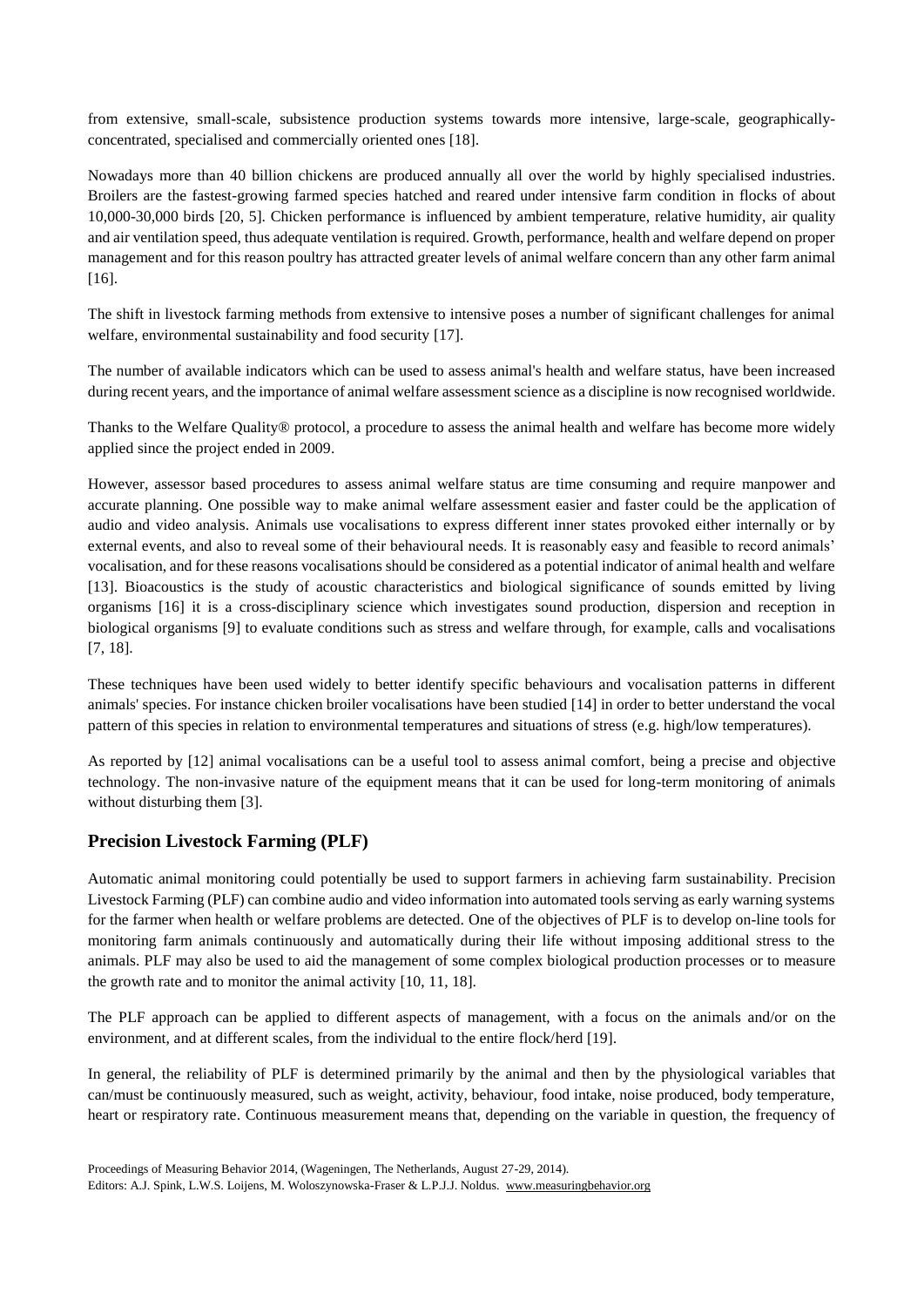measurements must be high or at least regular. Other requirements include the capability to provide reliable prediction and, along with on-line measurement, integration of the algorithms that are necessary for automatic animal monitoring in order to implement the correct control strategies.

Through the application of process engineering, Precision Livestock Farming (PLF) can combine audio and video information into on-line automated tools that may be used to control, monitor and model the behaviour, the health and production of animals and their biological response [18].

## **Aim of the work**

The aim of this study was to record and analyse broiler vocalisations under normal farm conditions, to identify the relation between animal sounds and growth trends. Recordings were made at regular intervals, during the entire life of broiler birds, in order to evaluate the variation of frequency and bandwidth of the sounds emitted for the whole cycle of production. The final goal of this study aims to be the development of an automated growth monitoring tool.

## **Material and methods**

Two experimental trials were carried out in an indoor reared broiler farm; the first one took placed in June and July 2013 and the second one in August and September 2013.

The farm where the experimental trials took place was an indoor broiler farm rearing birds to the RTFA (ACP) standard. The house dimensions were 61m x 21m and the total floor area available to the birds was  $1,130m^2$ . Inside the house there were 2,340 nipples drinkers, and 385 feed pans available to birds. 27,940 day old chicks were placed inside the house at day 1 in both trials.

Sound recordings were collected using a professional handheld solid state recorder (Marantz PMD 661 MK II) which was connected to two different directional microphones placed at an intermediate height of between 0.4m and 0.8m (depending on the height of the animals in order to keep the same distance among animals and microphones during the entire datacollecting procedure).

The supercardioid/lobe microphone (Mic. 1) was a Sennheiser K6 / ME66" (frequency response:  $40-20,000Hz \pm 2.5 dB$ ) and it was held by a short tripod microphone stand (Quiklok A341) above the feeder.

The (cardioid) microphone (Mic. 2) was a Sennheiser K6 / ME64" (frequency response:  $40\text{-}20,000\text{Hz} \pm 2.5 \text{ dB}$ ) and it was placed on a long tripod (Quiklok A492 Heavy-Duty Boom Mic Stand) directly above the drinkers.

Both the microphones were slightly inclined toward the floor in order to capture preferentially the sounds coming from the birds walking exactly in front of the microphone axis.

The recordings provided a sound image of background noise, and gave a better idea of what was happening overall inside the broiler house.

The Marantz PMD 661 MK II recording machine had a large range of potential recording settings. The settings found to give the most sensitivity to bird sounds in the poultry house environment were:

Rec. Format: PCM-16, Stereo Sample Rate: 44.1k

Level Control.: Manual Low Cut: Off High Cut: Off

Animal sounds were recorded for 1 continuous hour using 2 different microphones during each experimental session from day 1 to day 38. Recordings were made at regular intervals every Monday, Wednesday and Friday, with the same position of the equipment along the trial procedures.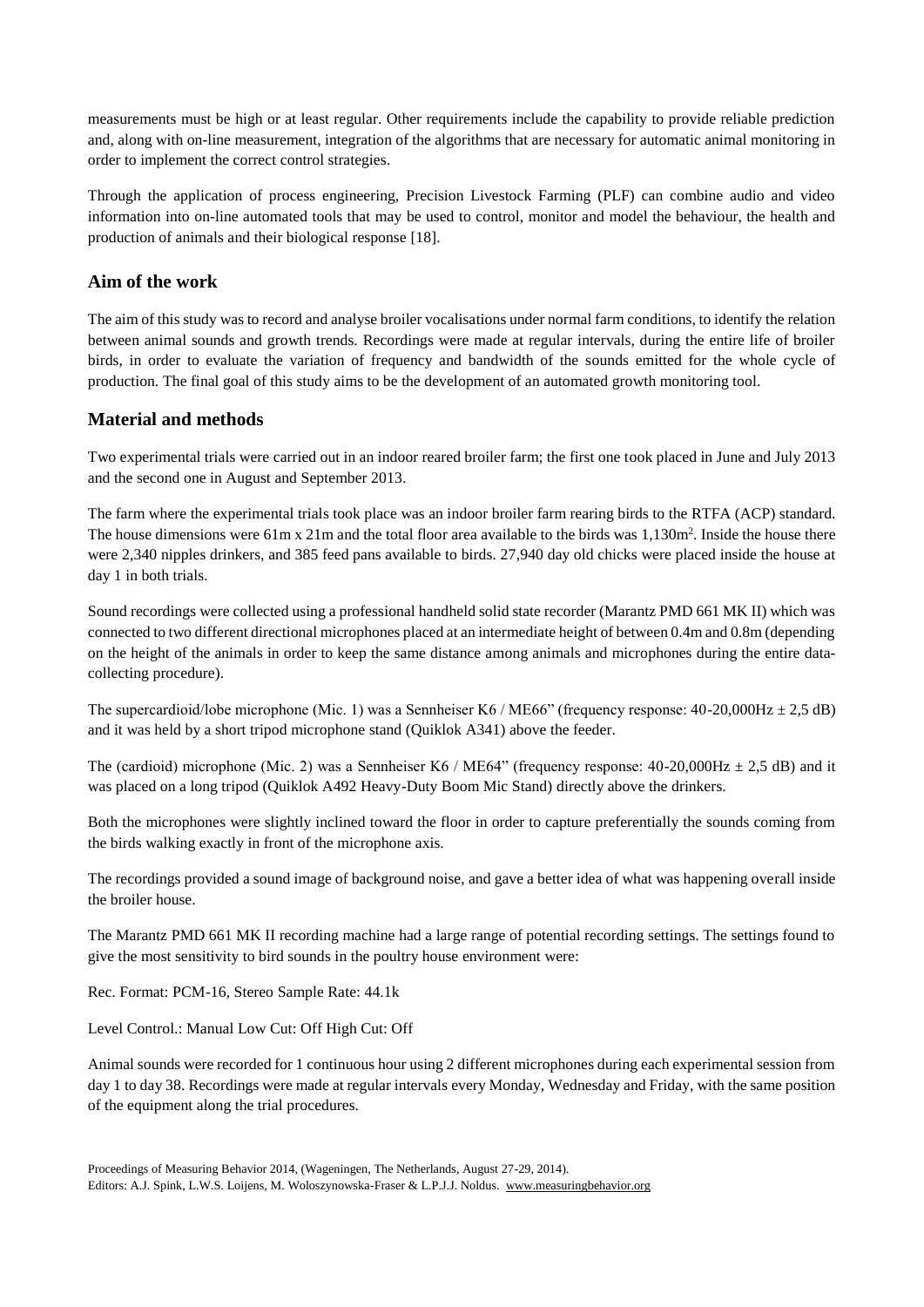Once a week, 50 birds were selected at random and their weight recorded in order to follow the growth changes in the birds. Throughout the production period from day 1 to day 38 house temperature and humidity levels were recorded.

The entire data collection consisted in 16 days of sound recordings for trial 1, 15 days of sound recordings for trial 2, and 6 weekly weight collections for both trials.

In total 55 h 20 min of recordings were collected and 600 birds were weighted during trial 1 and trial 2; only the audio files recorded in conjunction with the weight collection of the birds were included in the data analysis.

In total 600 sounds (50 sounds per day), chosen at random and selected from 12 days of recordings were manually labelled and analysed in this study.

#### **Sound analysis**

Sound recordings were manually analyzed and labelled using sound analysis software: Adobe® Audition<sup>™</sup>CS6. Every hour long duration recorded digital file was cut into shorter files of 10 minutes duration in order to make the sound analysis easier.

Sound labelling involved the extraction and classification of both individual animal sounds and general sounds coming from the whole flock on the basis of the amplitude and frequency of the sound signal in audio files recorded at farm level [18].

Labelling is a manual procedure based on acoustic analysis combined with visual spectral analysis, which is used to extract pieces of sounds from the entire recording file. The labelling procedure was done offline extrapolating those sounds that the operator classified as significant vocalisation sounds through the auditive analysis and the visual observation of the spectrogram of the sounds as well [7].

Through Adobe® Audition<sup>™</sup> CS6 [1] each sounds were identified and analysed using time (x-axis) and frequency (yaxis).

The Fast Fourier Transform (FFT) was used to perform the frequency analyses using a Hamming window with a FFT dimension of 256 (Figure 1).

For each sound the peak frequency (PF= representing the frequency of maximum power) was manually extracted. The frequency range was band pass filtered between 1,000 Hz to 13,000 Hz. The lower frequency limit was set at 1,000 Hz to remove the low frequency background noise and the upper limit was set at 13,000 Hz to cut off the high frequency noise and also because broilers are sensitive to a frequency range of about 60 to 11,950 [4, 6, 16].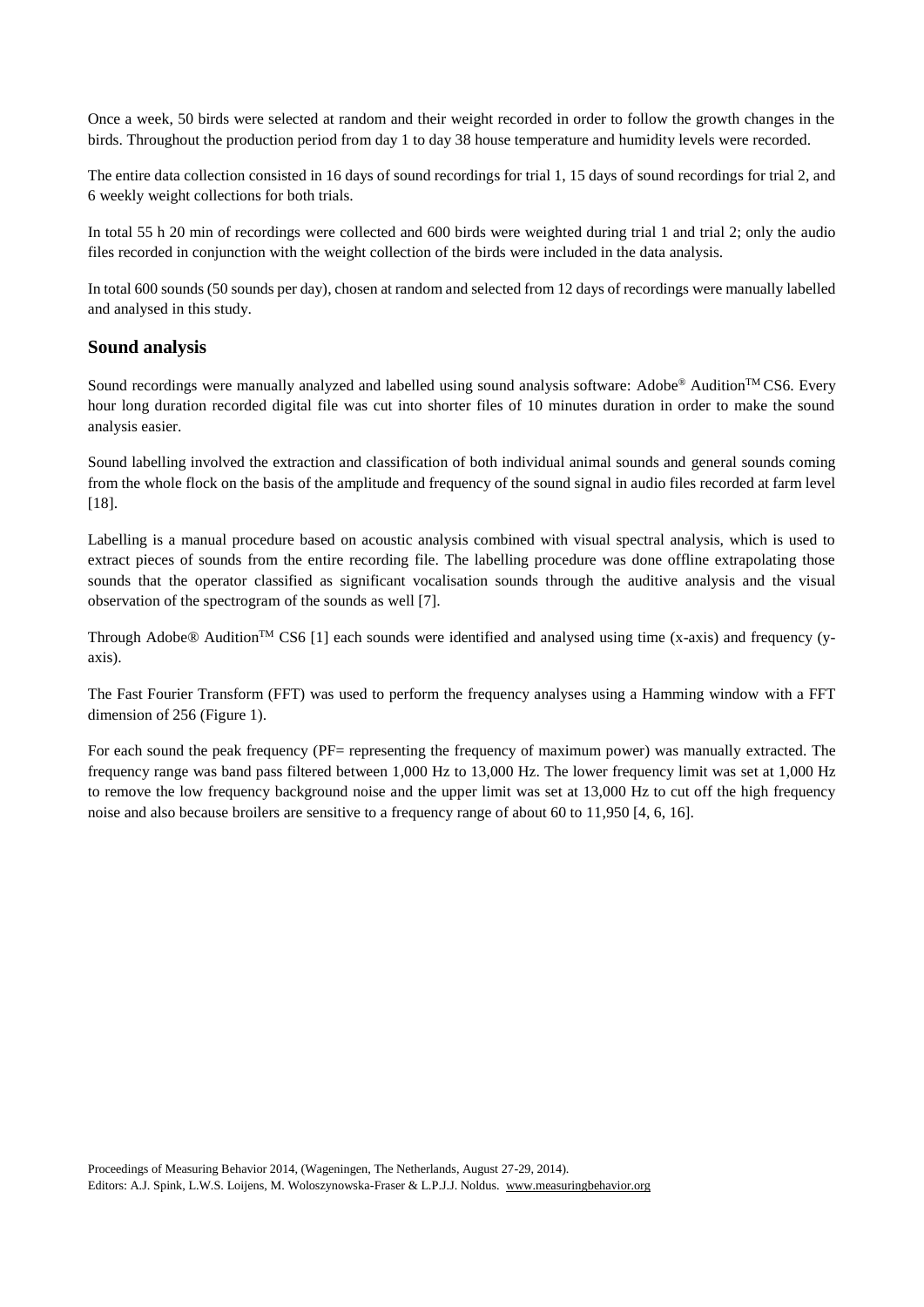Figure 1. Screenshot of the Adobe® Audition  $TM$  software showing the spectrograms and the frequency analysis window relative to a specific vocalisation.



## **Statistical analysis**

Differences among PF extracted from the 600 sounds recorded in the two trials were tested with the PROC TTEST of SAS 9.3 [15]. A paired t-test was performed to compare PF of sounds recorded at different ages of birds within the same trial.The relation between weight and PF of sounds recorded at different ages was also investigated with PROC CORR in SAS 9.3.The PROC REG. was used to predict variation in the PF according to the change of age of the birds (in weeks) with the following model:

PF= week

The estimation of effects influencing the PF was performed with the GLM procedure in SAS 9.3. The model used was the following:

#### PF= weight\*age

Table 1. Description of the fixed effect Weight\*age used in the GLM model. The 12 classes, are the result of the interaction of the age with the average weight of the birds.

|        |    | Weight (g) Age (d) Weight*age Weight (g) Age (d) Weight*age |          |    |    |
|--------|----|-------------------------------------------------------------|----------|----|----|
| 40.72  | 1  | 1                                                           | 1,039.46 | 22 | 7  |
| 44.56  | 1  | 2                                                           | 1,092.84 | 23 | 8  |
| 198.64 | 8  | 3                                                           | 1,529.00 | 29 | 9  |
| 231.42 | 9  | 4                                                           | 1,731.60 | 30 | 10 |
| 550.30 | 15 | 5                                                           | 2,104.28 | 36 | 11 |
| 608.66 | 16 | 6                                                           | 2,275.44 | 37 | 12 |

The fixed effect (weight\*age) was divided in 12 classes, as the result of the interaction of the age with the average weight of the birds (Table 1). The division in classes allowed to avoid the nesting effect.

Proceedings of Measuring Behavior 2014, (Wageningen, The Netherlands, August 27-29, 2014).

Editors: A.J. Spink, L.W.S. Loijens, M. Woloszynowska-Fraser & L.P.J.J. Noldus. [www.measuringbehavior.org](http://www.measuringbehavior.org/)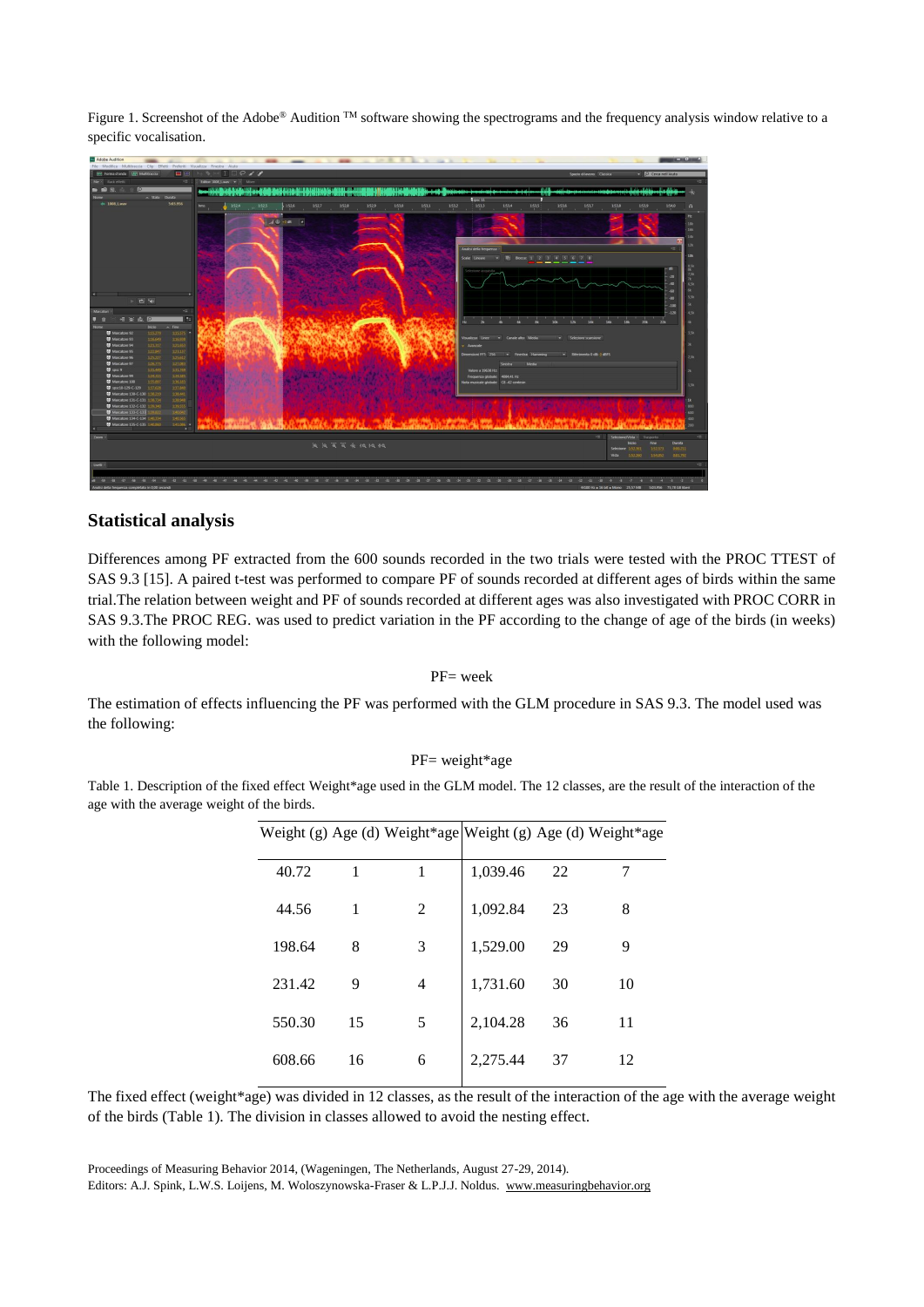# **Results and discussion**

The weights collected during the two experimental trials are reported in table 2:

|                |            | Trial 1      | Trial 2              |               |                 |                      |
|----------------|------------|--------------|----------------------|---------------|-----------------|----------------------|
| <b>WEEK</b>    | Day of Rec | N of animals | Mean $\pm$ SD (g)    | Day of<br>Rec | N of<br>animals | Mean $\pm$ SD (g)    |
| 1              |            | 50           | $44.56 \pm 1.5$      | 1             | 50              | $40.72 \pm 4.9$      |
| $\overline{2}$ | 8          | 50           | $198.64 \pm 10.1$    | 9             | 50              | $231.42 \pm 1.1$     |
| 3              | 15         | 50           | $550.3 \pm 21.7$     | 16            | 50              | $608.66 \pm 26.7$    |
| $\overline{4}$ | 22         | 50           | $1,039.5\pm 68.6$    | 23            | 50              | $1,092.84 \pm 74.4$  |
| 5              | 29         | 50           | $1,529 \pm 120.5$    | 30            | 50              | $1,731.6 \pm 130.3$  |
| 6              | 36         | 50           | $2,104.28 \pm 208.5$ | 37            | 50              | $2,275.44 \pm 247.0$ |

Table 2. Chicken Broilers weight collected during their entire life, both in trial 1 and trial2.

For each sound the frequency analysis was carried out, in order to extract the peak frequency of each vocalisation. The mean weights collected during both trials agree with the growth trend of this breed found in literature (Aviagen, 2012).

Table 3 shows the means and standard deviations of the peak frequency (PF) of sounds recorded in trial 1 and trial 2.

|                |     |                |                       | <b>Trial 2</b> |                |                       |
|----------------|-----|----------------|-----------------------|----------------|----------------|-----------------------|
| <b>WEEK</b>    | Day | N os<br>sounds | $Mean \pm SD$<br>(Hz) | Day            | N of<br>sounds | $Mean \pm SD$<br>(Hz) |
| 1              | 1   | 50             | $3,545 \pm 365$       | $\mathbf{1}$   | 50             | $3,621 \pm 402$       |
| $\overline{2}$ | 8   | 50             | $3,059 \pm 459$       | 9              | 50             | $2,953 \pm 353$       |
| 3              | 15  | 50             | $2,618 \pm 360$       | 16             | 50             | $2,474 \pm 384$       |
| $\overline{4}$ | 22  | 50             | $2,329 \pm 605$       | 23             | 50             | $1,955 \pm 520$       |
| 5              | 29  | 50             | $1,943 \pm 569$       | 30             | 50             | $1,902 \pm 585$       |
| 6              | 36  | 50             | $1,506 \pm 434$       | 37             | 50             | $1,475 \pm 493$       |

Table 3. Means and standard deviations of the peak frequency (PF) of the sounds recorded in both trials.

Proceedings of Measuring Behavior 2014, (Wageningen, The Netherlands, August 27-29, 2014). Editors: A.J. Spink, L.W.S. Loijens, M. Woloszynowska-Fraser & L.P.J.J. Noldus. [www.measuringbehavior.org](http://www.measuringbehavior.org/)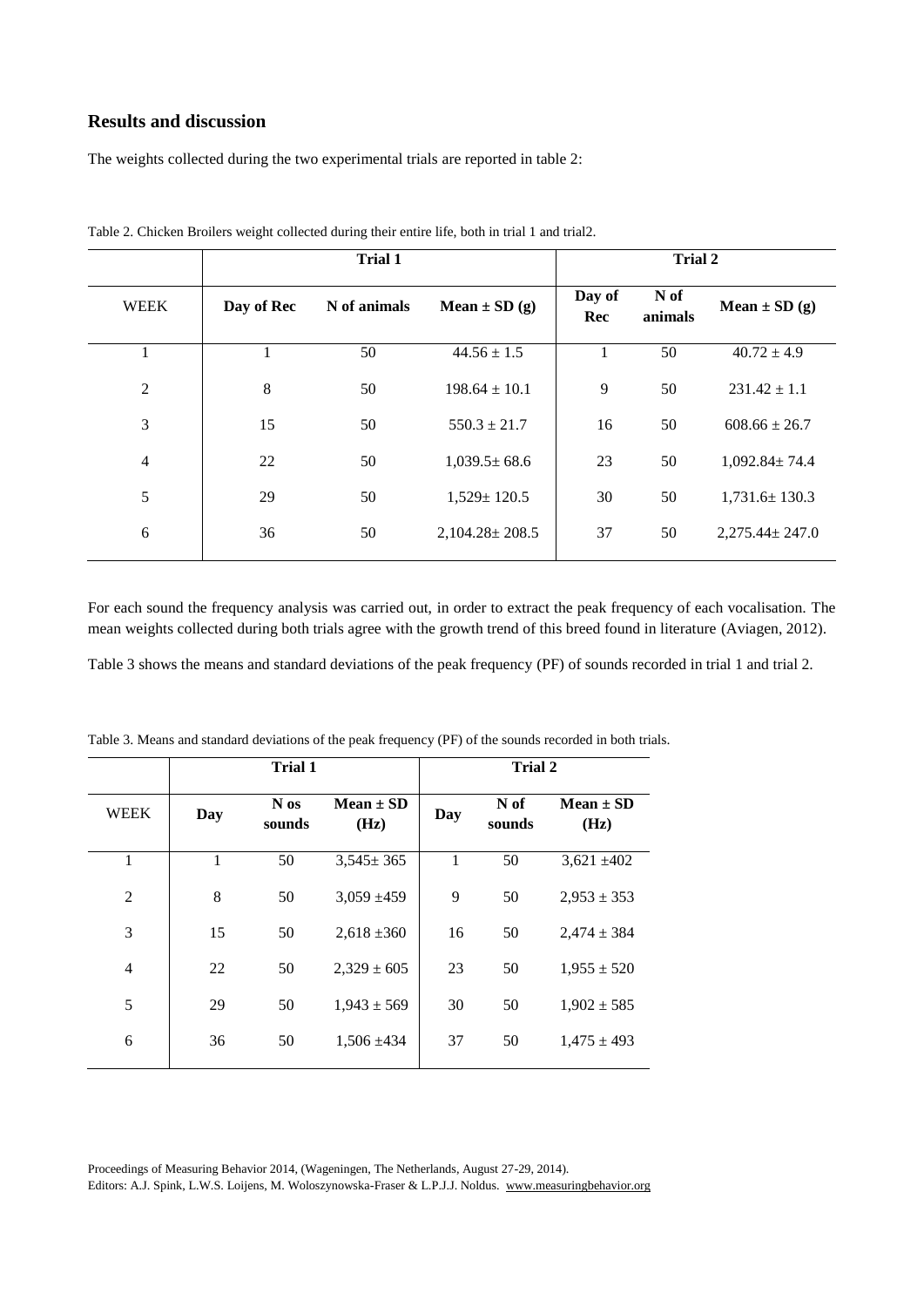The comparison between trials (Figure 2) shows how there is no difference (P value= 0.4508) between PF mean of the sounds recorded in both trials.



Figure 2. Comparison between PF means of the sounds recorded in trial 1 and in trial 2.

Furthermore, the comparison between PF of sounds collected on the same week of age of birds during the experimental trials (Figure 3) confirmed that the two trials could be considered the same. This could be related to the use in poultry farming of fast-growing hybrid broilers with typical and homogeneous growth rate across production cycles.

Indeed all the P values reported in Fig 3 reveal the non-significant difference between PF means of the sounds emitted by the animals during specific days of both trials.

|  |  |  | Figure 3. Comparison between PF means of sounds emitted during days of the same week of age recorded in different trials. |
|--|--|--|---------------------------------------------------------------------------------------------------------------------------|
|  |  |  |                                                                                                                           |

| <b>Week 1 (day 1 - 1)</b><br>4000                                                                                                                                                                                                                                                                                                                                                                                                                              |                                              |       | 3500              | <b>Week 2 (day 8 - 9)</b>                                                                                                                                                                                                                                                                                                                                                                                                                                                                                                                                                                                                                                              |       |                |
|----------------------------------------------------------------------------------------------------------------------------------------------------------------------------------------------------------------------------------------------------------------------------------------------------------------------------------------------------------------------------------------------------------------------------------------------------------------|----------------------------------------------|-------|-------------------|------------------------------------------------------------------------------------------------------------------------------------------------------------------------------------------------------------------------------------------------------------------------------------------------------------------------------------------------------------------------------------------------------------------------------------------------------------------------------------------------------------------------------------------------------------------------------------------------------------------------------------------------------------------------|-------|----------------|
| $\begin{array}{c} \mathbf{(Hz)}\\ \mathbf{(Hz)}\\ \mathbf{(Hz)}\\ \mathbf{(Hz)}\\ \mathbf{(Hz)}\\ \mathbf{(Hz)}\\ \mathbf{(Hz)}\\ \mathbf{(Hz)}\\ \mathbf{(Hz)}\\ \mathbf{(Hz)}\\ \mathbf{(Hz)}\\ \mathbf{(Hz)}\\ \mathbf{(Hz)}\\ \mathbf{(Hz)}\\ \mathbf{(Hz)}\\ \mathbf{(Hz)}\\ \mathbf{(Hz)}\\ \mathbf{(Hz)}\\ \mathbf{(Hz)}\\ \mathbf{(Hz)}\\ \mathbf{(Hz)}\\ \mathbf{(Hz)}\\ \mathbf{(Hz)}\\ \mathbf{(Hz)}\\ \mathbf{(Hz)}\\ \mathbf{($<br>Peak Frequency | 3500<br>3000<br>2500<br>2000<br>1500<br>1000 |       |                   | $\begin{array}{c} \mathrm{(Hz)}\\ \mathrm{(Hz)}\\ \mathrm{(Hz)}\\ \mathrm{(Hz)}\\ \mathrm{(Hz)}\\ \mathrm{(Hz)}\\ \mathrm{(Hz)}\\ \mathrm{(Hz)}\\ \mathrm{(Hz)}\\ \mathrm{(Hz)}\\ \mathrm{(Hz)}\\ \mathrm{(Hz)}\\ \mathrm{(Hz)}\\ \mathrm{(Hz)}\\ \mathrm{(Hz)}\\ \mathrm{(Hz)}\\ \mathrm{(Hz)}\\ \mathrm{(Hz)}\\ \mathrm{(Hz)}\\ \mathrm{(Hz)}\\ \mathrm{(Hz)}\\ \mathrm{(Hz)}\\ \mathrm{(Hz)}\\ \mathrm{(Hz)}\\ \mathrm{(Hz)}\\ \mathrm{(Hz)}\\ \mathrm{(Hz)}\\ \mathrm{(Hz)}\\ \mathrm{(Hz)}\\ \mathrm{(Hz)}\\ \mathrm{(Hz)}\\ \mathrm{(Hz)}\\ \mathrm{(Hz)}\\ \mathrm{(Hz)}\\ \mathrm{(Hz)}\\ \mathrm{($<br>3000<br>Peak frequency<br>2500<br>2000<br>1500<br>1000 |       |                |
| Trial                                                                                                                                                                                                                                                                                                                                                                                                                                                          |                                              |       | $\mathfrak{D}$    | Trial                                                                                                                                                                                                                                                                                                                                                                                                                                                                                                                                                                                                                                                                  |       | $\mathfrak{D}$ |
| Mean                                                                                                                                                                                                                                                                                                                                                                                                                                                           |                                              | 3,545 | 3,621             | Mean                                                                                                                                                                                                                                                                                                                                                                                                                                                                                                                                                                                                                                                                   | 3,059 | 2,952          |
| Std err                                                                                                                                                                                                                                                                                                                                                                                                                                                        |                                              | 52    | 57                | Std err                                                                                                                                                                                                                                                                                                                                                                                                                                                                                                                                                                                                                                                                | 65    | 50             |
| Significance                                                                                                                                                                                                                                                                                                                                                                                                                                                   |                                              |       | $P = 0.3257$ , ns | Significance<br>$P = 0.0688$ , ns                                                                                                                                                                                                                                                                                                                                                                                                                                                                                                                                                                                                                                      |       |                |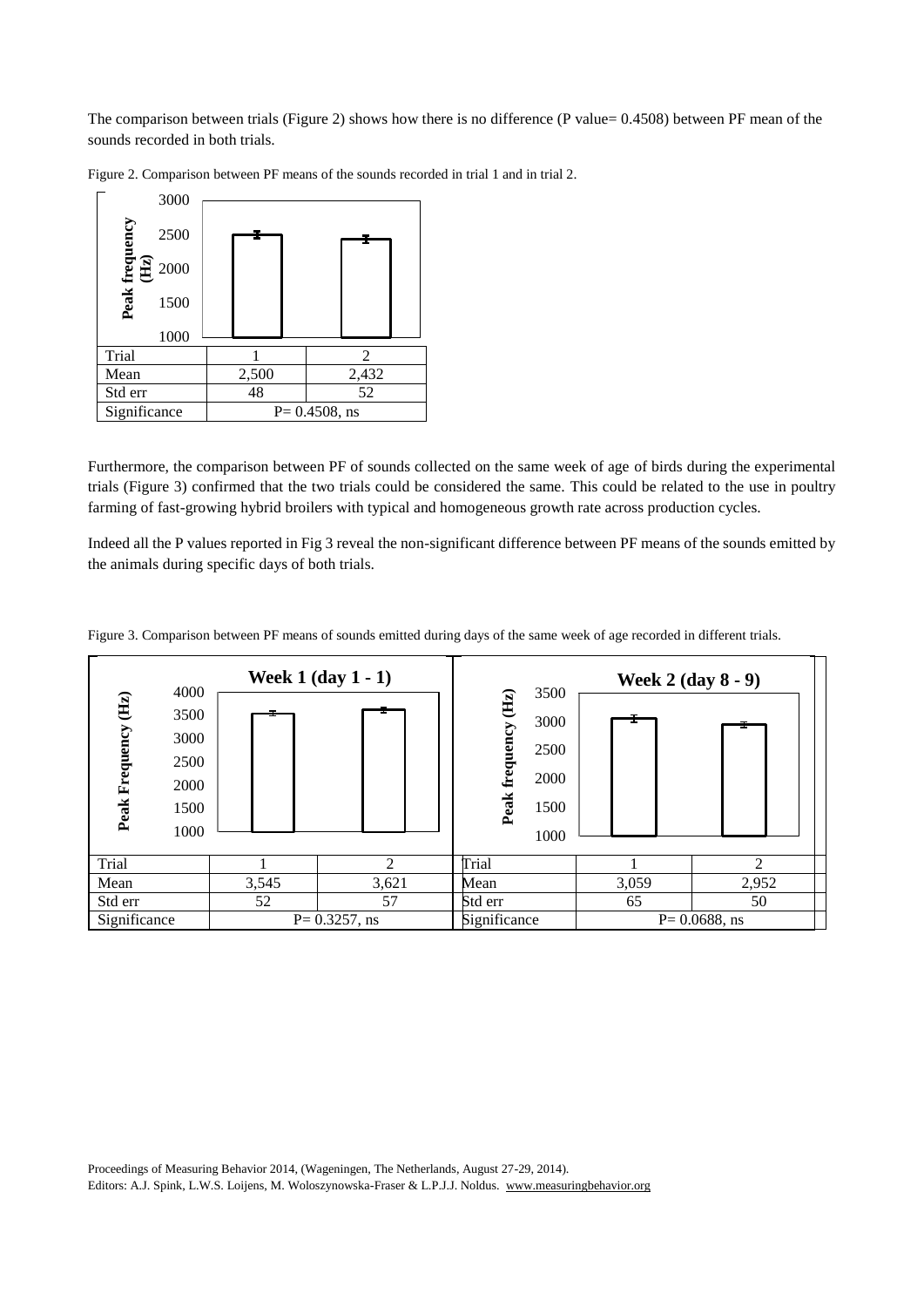

In Table 4 and Table 5 the paired T-test between days of the same trial were tested to verify the difference between the PF means of the vocalisation during the life of the broiler chickens; the difference is resulted significant in both trials

As it is possible to see in Table 4 and Table 5 and in Figure 3 each age is characterised by its own typical peak frequency that decreases with the growth of the birds.

Considering the difference between week 1 and week 6 it is possible to see how the peak frequency decreases of about 2,000 Hz.

In both trials the average frequency reduction was around 350 Hz per week.

Furthermore analysing the PF related to the weight of birds, it was possible to confirm a significant negative correlation (-0.80; P<0.0001) between the frequencies of the vocalisations recorded and the weight of the broilers, during the different experimental trials.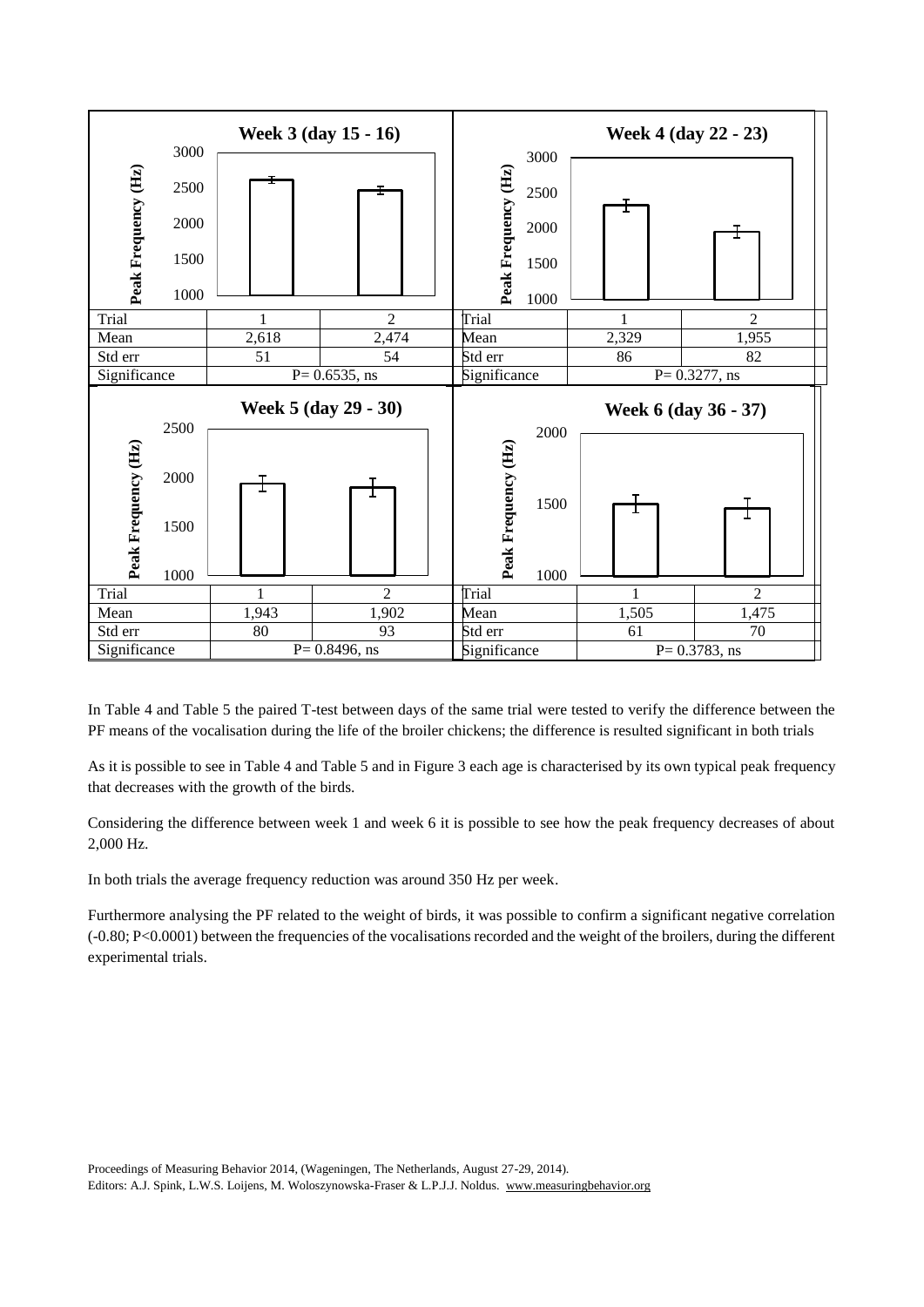Table 4. Paired T-test between different days to verify the difference between the PF means of the vocalisations during the entire life of the broiler chickens in trial 1.

| Comparison                      |    | Difference     |         |                 |         |  |
|---------------------------------|----|----------------|---------|-----------------|---------|--|
| Between days within the trial 1 | N  | Min            | Max     | Mean (SEM)      | P-value |  |
| Day $1 - Day 8$                 | 50 | $-861.3$       | 1,378.1 | 485.8 (76.7)    | < .0001 |  |
| Day $1 - Day 15$                | 50 | 0              | 2,411.7 | 926.8(66.9)     | < .0001 |  |
| Day $1 -$ Day 22                | 50 | $\theta$       | 2,928.5 | 1,216.2 (103.8) | < .0001 |  |
| Day $1 -$ Day 29                | 50 | $\overline{0}$ | 2,756.3 | 1,602.1(93.3)   | < .0001 |  |
| Day $1 -$ Day 36                | 50 | $-172.3$       | 3,100.8 | 2,039.6 (94.3)  | < .0001 |  |
| Day $8 - Day 15$                | 50 | $-344.5$       | 2,239.5 | 441.0 (72.2)    | < .0001 |  |
| Day $8 -$ Day 22                | 50 | $-861.3$       | 2,411.7 | 730.4 (106.8)   | < .0001 |  |
| Day $8 - Day 29$                | 50 | $-344.5$       | 3,617.6 | 1,116.3(108.4)  | < .0001 |  |
| Day $8 - Day 36$                | 50 | 516.8          | 3,789.8 | 1,553.8(85.5)   | < .0001 |  |
| Day $15 - Day 22$               | 50 | $-861.3$       | 1,722.7 | 289.4 (91.5)    | < .0001 |  |
| Day 15 - Day 29                 | 50 | $-861.3$       | 2,239.5 | 675.3(100.7)    | < .0001 |  |
| Day $15 - Day 36$               | 50 | $-172.3$       | 2,411.7 | 1,112.8(81.8)   | < .0001 |  |
| Day 22 – Day 29                 | 50 | $-1,722.7$     | 1,894.9 | 385.9 (124.8)   | 0.003   |  |
| Day 22 – Day 36                 | 50 | $-516.8$       | 2,067.2 | 823.4 (101.5)   | < .0001 |  |
| Day 29 – Day 36                 | 50 | $-1,378.1$     | 1,722.7 | 437.6 (101.7)   | < .0001 |  |

Trial 1

Table 5 Paired T-test between different days to verify the difference between the PF means of the vocalisations during the entire life of the broiler chickens in trial 2.

| Comparison                      |    |                  | Difference |                 |         |
|---------------------------------|----|------------------|------------|-----------------|---------|
| Between days within the trial 2 | N  | Min              | Max        | Mean (SEM)      | P-value |
| Day $1 - Day 9$                 | 50 | $-344.5$         | 2,067.2    | 668.4 (73.4)    | < .0001 |
| Day $1 - Day 16$                | 50 | $-689.1$         | 2,411.7    | 1,174.3 (87.69) | < .0001 |
| Day $1 -$ Day 23                | 50 | $-172.3$         | 2,928.5    | 1,674.1(121.4)  | < .0001 |
| Day $1 - Day 30$                | 50 | 344.5            | 3,273.1    | 1,740.3(120.7)  | < .0001 |
| Day $1 -$ Day 37                | 50 | 344.5            | 3,273.1    | 2,146.4(80.8)   | < .0001 |
| Day $9 - Day 16$                | 50 | 1,205.9          | 1,722.7    | 478.9 (79.4)    | < .0001 |
| Day $9 - Day 23$                | 50 | $-861.3$         | 1,894.9    | 949.7 (96.6)    | < .0001 |
| Day 9 - Day 30                  | 50 | $-344.5$         | 3,617.6    | 1,015.9(109.0)  | < .0001 |
| Day $9 - Day 37$                | 50 | $\boldsymbol{0}$ | 2,239.5    | 1,478.0(80.6)   | < .0001 |
| Day $16 - Day 23$               | 50 | $-1,033.6$       | 1,722.7    | 485.9 (102.2)   | < .0001 |
| Day $16 - Day 30$               | 50 | $-1,033.6$       | 2,067.2    | 552.1 (107.2)   | < .0001 |
| Day $16 - Day 37$               | 50 | $-516.8$         | 2,411.7    | 999.1 (97.1)    | < .0001 |
| Day $23 - Day 30$               | 50 | $-1,205.9$       | 2,067.2    | 366.3 (136.4)   | 0.03    |
| Day 23 – Day 37                 | 50 | $-1,378.1$       | 2,239.5    | 428.5 (137.0)   | 0.0034  |
| Day $30 - Day 37$               | 50 | 1,378.1          | 1,550.4    | 362.2 (130.6)   | 0.0085  |

Trial 2

Proceedings of Measuring Behavior 2014, (Wageningen, The Netherlands, August 27-29, 2014). Editors: A.J. Spink, L.W.S. Loijens, M. Woloszynowska-Fraser & L.P.J.J. Noldus. [www.measuringbehavior.org](http://www.measuringbehavior.org/)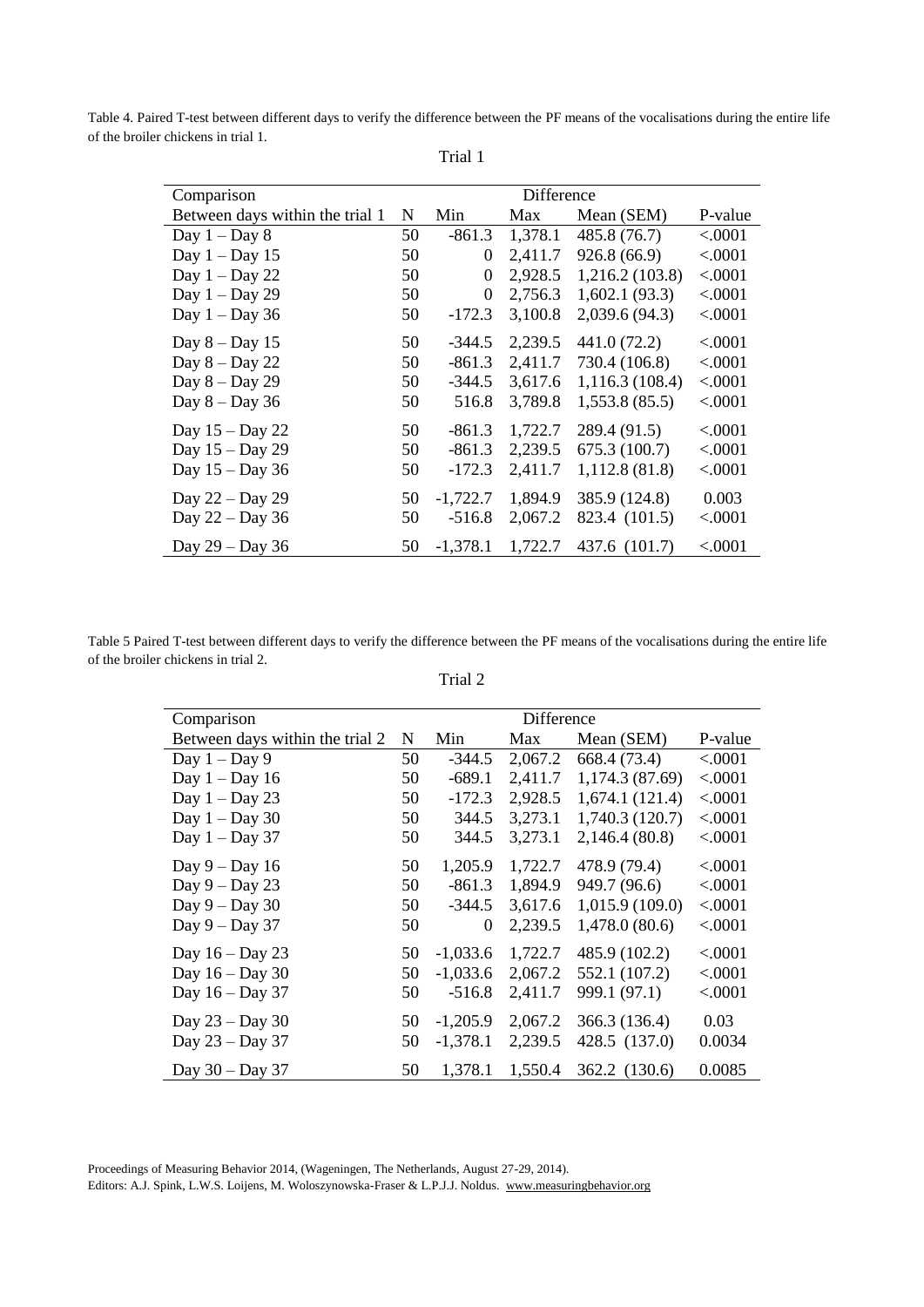As it is shown in Figure 4 the peak frequency of the vocalisations of the broiler chickens is strictly dependent on the age and on the weight of birds.

The regression model is significant (F=251.52, P <0.0001), indicating that the model accounts for a significant portion of variation in the data. The  $\mathbb{R}^2$  indicates that the model accounts for 98% of the variation in peak frequency.

The confidence interval (CI\_obs\_95) of the observed values shows a 95% probability that the true linear regression line of the population will lie within the confidence interval of the regression line calculated from the sample data.

The confidence interval (CI\_exp\_95) that includes the expected values of the regression model with a probability of 95% (grey area in Fig 4) indicates the goodness of fit of the regression model.

Figure 4. Linear regression of PF in relation to the age of the animals expressed in weeks. Confidence intervals of the mean are reported in dotted lines. Confidence intervals of the prediction are represented by the grey area.



The results of the GLM were useful to verify the high impact of the weight and the age of the birds on the PF of the vocalisation emitted by the animals during their life. In Figure 5 are reported the LSMEANS(± SEM) of the PF of vocalisations according to the increase of the age and weight of the animals.

There is a decrease of peak frequency in vocalisations according to the age of the broiler chickens.

As reported by [14] the PF of the vocalisation emitted by one week old chicks ranged from 3,000 to 4,000 Hz reinforcing the results of the present study that very young chicks vocalise at high frequency under non-stress condition.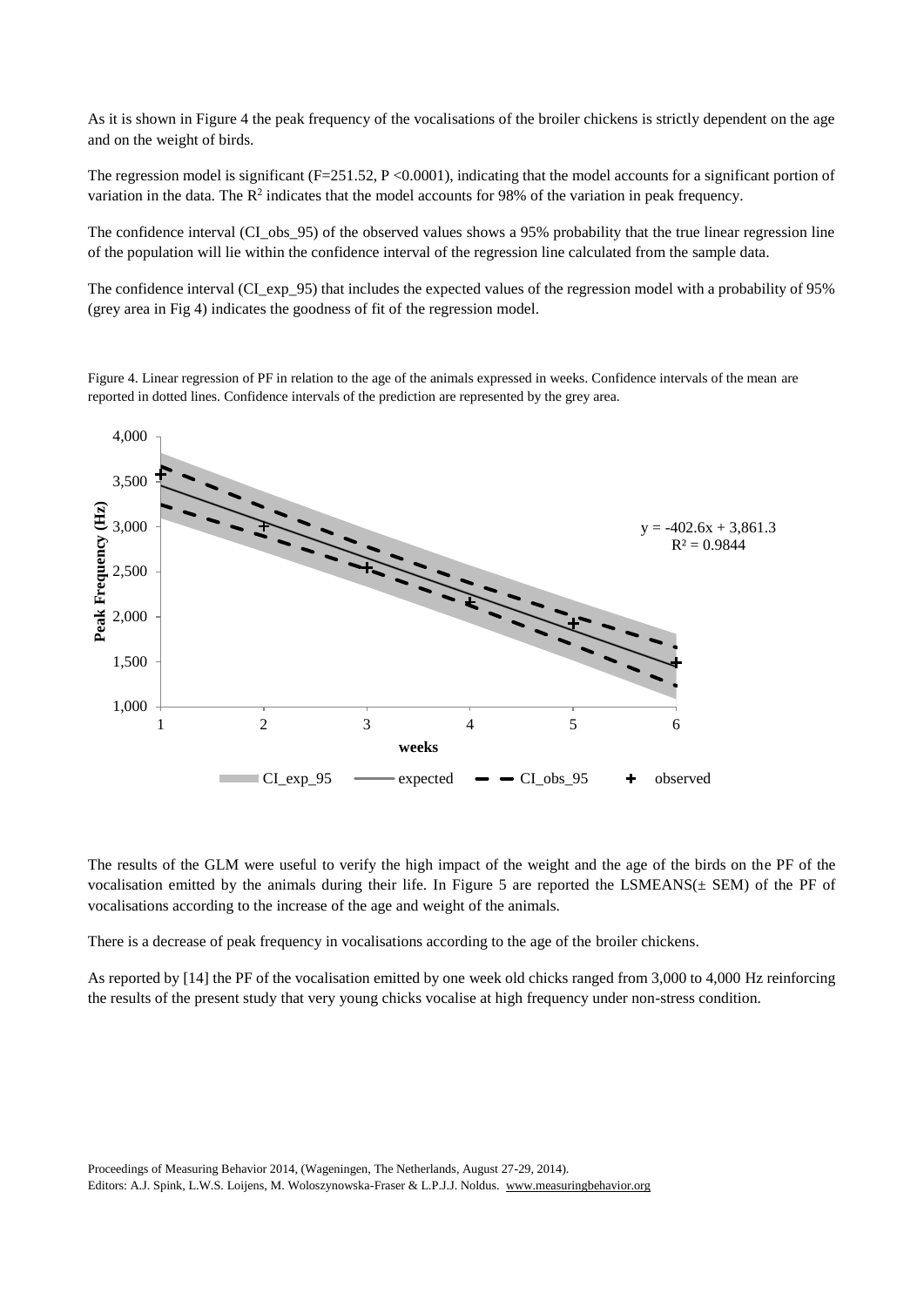Figure 5. LSMEANS( $\pm$  SEM) of the peak frequency of vocalisation according to the increase of age and weight. P < .0001



#### **Conclusion**

The results indicate that the peak frequency of the sounds emitted by the animals, is inversely proportional to the age and the weight of the broilers; specifically the more they grew, the lower the frequency of the sounds emitted by the animals. This preliminary study shows that this methodological approach, based on the identification of specific frequencies of sound emitted by the animals, in an indoor reared broiler farm, linked to their age and weight, could be used as an early warning method/system or a continuous monitoring system to evaluate the health and welfare status of the animals at farm level. Furthermore, this strict correlation between weight of the birds and peak frequency of the sounds emitted by the animals could open the scenario to an automated tool based on vocalisation to predict the weight and the growth trend of the birds.

Of course further studies, in different farms, with daily data collection are necessary to improve the knowledge on the relationship between vocalisation and weight of birds in order to create an accurate weight prediction algorithm based on sounds emitted by the animals.

#### **Acknowledgement**

The authors gratefully acknowledge the European Community for financial participation in Collaborative Project EU-PLF KBBE.2012.1.1-02-311825 under the Seventh Framework Programme.

#### **References**

- 1. Adobe® Systems Incorporated (2003). Adobe® Audition <sup>™</sup> User Guide for Windows®.
- 2. Aviagen. (2012). Ross 308 Broiler Performance Objectives.
- 3. Aydin, A., Bahr, C., Berckmans, D. (2013). A relational study of gait score with resting behaviours of broiler chickens. *Proceeding of the 6th Joint European Conference on precision Livestock Farming* (Leuven, Belgium 10-12 September 2013), 597-606.
- 4. Appleby, M.C., Hughes, B.O., Elson, H.A., (1992). Poultry production system: behaviour, management and welfare. CAB international.